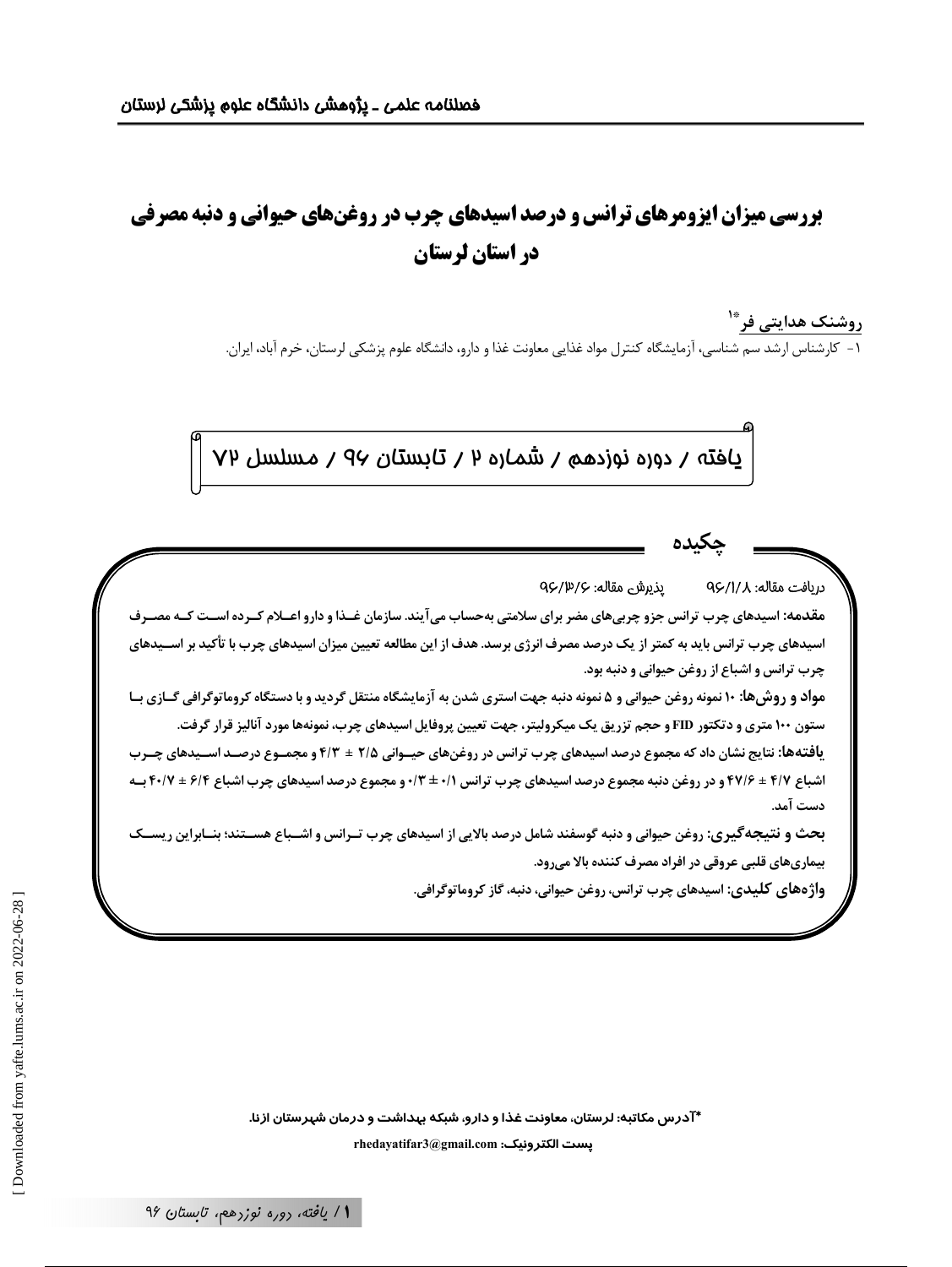#### مقدمه

امروزه بیماریهای عروق کرونـر قلبـی یکـی از دلایـل .<br>مهم مرگ0میر در کشورهای در حال توسعه گزارش شـده است (١). عواملي از قبيل عوامل ژنتيكي، سبک زنـدگي و بهخصوص نوع رژيم غـذايي در بـروز بيمـاريهـا بـه ويـژه بیماریهای قلبی عروقی مؤثر میباشد. اسـید چـرب یـک ترکیب آلی متشکل از یک زنجیره کربنی است که اتمهای هيدروژن و گروه كربوكسـيل (COOH) بـه آن متصـل|نـد (۲). از انواع مهم چربی های مصرفی موجود در مواد غذایی مےتوان به اسیدهای چرب اشباع، اسیدهای چرب غیراشباع دارای یک باند دوگانه، اسیدهای چرب غیراشباع دارای چند باند دوگانه و اسیدهای چرب ترانس اشاره کرد. اگر همه اتمهای کربن زنجیره کربنی اسید چرب به وسیله پیوندهای تک کووالانسی (C-C) به یکـدیگر متصـل شـده باشند اسید چرب مزبور اشباع شده نامیـده مـیشـود (۳). اسیدهای چرب اشباع باعث افزایش کلسترول بد (LDL) و در عین حال، کاهش کلسترول خوب (HDL) مے شـوند و درنتیجه کلسترول تام را افزایش میدهند. اسیدهای چرب ترانس علاوه بر تأثير سوء بر بيماريهاي قلبي، باعث ايجاد سایر بیماریها از قبیل انـواع سـرطانهـا، نـازایی، آسـم و آلرژی، دیابت و اختلال در عملک رد انـدوتلیوم عـروق می گردد (۴،۵). طبـق پیشـنهاد FDA دریافت اسـیدهای چرب ترانس بایستی به کمتر از ۱ درصد انرژی دریافتی کاهش یابد (۶). اسیدهای چرب ترانس بهطور طبیعی در گوشت و محصولات لبنی به دست آمده از گاو و گوسـفند و دیگر نشـخوارکنندگان وجـود دارد کـه حاصـل فعالیـت باکتری های موجود در معـده نشـخوار کنندگان مـے باشـد. اسیدهای چرب ترانس همچنین در روغـنهـا و چربـیهـا طی فرآیند هیدروژناسیون در روغنهای گیاهی بـه وجـود می آید که در این حالت روغن گیاهی به فـرم نیمـه جامـد تبدیل شـده و ایـن امـر سـبب افـزایش مانـدگاری روغـن می گردد، همچنین در طی تصفیه روغـنهـای گیـاهی در

مرحله بو زدایی نیز مقداری اسیدهای چرب ترانس تولیـد می گردد (۷،۸). روغن حیوانی یکی از چربیهای مهم رژیم غذایی کشورهای آسیای جنوبی میباشد. این روغن حاوی مقادیر بالایی اسیدهای چرب اشباع میباشد. این میزان حدود ۵۹٪ از کل اسـیدهای چـرب موجـود در آن اسـت. اسهدهای چرب اشهباع به استثناء استئاریک اسهد (C١٨:٠) باعث افزايش سطح كلسـترول سـرم مـي5ردنـد (۹). در مطالعات اپیدمیولوژیک متعدد نشان داده شده که میـزان افـزایش احتمـال بیمـاریهـای قلبـی عروقـی بـا چربیهای ترانس بیشتر از میزانی است کـه از روی تـأثیر مضر در ليپوپروتئينها پيشبيني مي شـود (١٠). از سـال FDA ۱۹۹۹ اعلام نموده که میزان اسیدهای چرب ترانس باید در برچسب مواد غذایی درج شـود (۱۱). در مطالعـات اپیدمیولوژیک متعـددی نیـز رابطـه مثبـت بـین مصـرف اسیدهای چرب ترانس یا اشباع با بیماریهای قلبی عروقی گزارش شده است (۱۲). کاهش ۵ درصدی دریافت انـرژی از اسیدهای چرب اشباع باعث کاهش حـدود ۴۲ درصـدی در میزان بیماریهای قلبی عروقی شده است، در حالی که کاهش میزان خطر بیماریهای قلبی عروقی برای ۲ درصد تغییر در دریافت چربیهای ترانس ۵۳ درصد بوده است (١٣). توصيه شده است كه تعويض اسيدهاى چرب اشـباع و ترانس با روغنهای سرشار از اسیدهای چـرب غیراشـباع با یک باند دوگانه در کاهش احتمال ابتلا به بیمـاریهـای قلبی عروقی بسیار مؤثرتر از کاهش میزان مصـرف چربـی خواهد بود (۱۴). چربیهای ترانس، میزان لیپوپروتئین a و كلسترول LDL را در خون افزايش مىدهنـد كـه احتمـالاً بهطور مستقل خطر بیماری قلبی را بالا میبرد. چربیهای تـرانس همچنـين باعـث ايجـاد التهـاب در ديـواره عـروق می شوند و از ایـن راه نیـز در ایجـاد پـلاکهـای چربـی و انسداد رگهای خـونی قلـب نقـش دارنـد (۱۵،۱۶). دنبـه چربی ذخیره در ناحیه دم گوسفند میباشد. دنبـه نیـز در آشپزی امروزی هنوز کـاربرد دارد هرچنـد کـه گزارشـات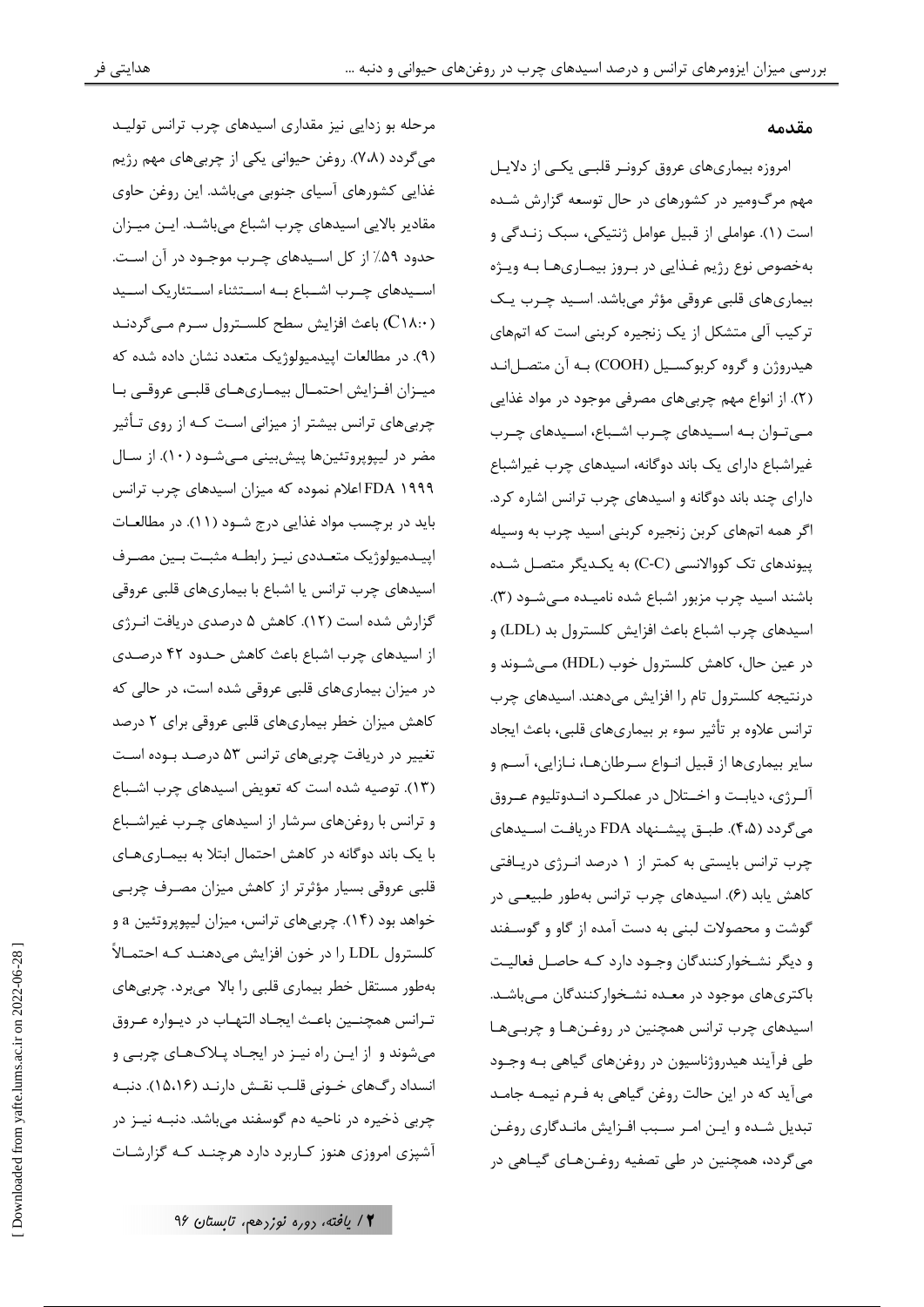حاکی از آن است که مصرف آن نسبت به گذشته کـاهش یافته اما باز هم جزء روغنها و چربیهای مصرفی بعضی از خانوادهها می باشد (١٧). در بررسیهایی که بر روی روغنهای جامد در بازار صورت گرفته نتایج نشان داده که حاوی اسیدهای چرب مضر زیادی بوده است. با توجـه بـه مصرف روغن حیوانی و دنبه در کنار روغنهای دیگر و کم بودن اطلاعات مدون در مورد الگوی اسیدهای چـرب ایـن دو نوع فرآورده، همچنین به علت تبلیغات وسیع در مـورد آثار مضر آنهـا بـر بيمـاريهـاي قلبـي عروقـي (١٨)، ايـن مطالعه به منظور ارزیابی الگوی اسیدهای چـرب و تـرانس موجود در روغن حیوانی و دنبـه مصـرفی اسـتان لرسـتان صورت گرفت.

#### مواد و روش ها

ايـن مطالعـه بـه روش توصـيفي و بـر روى ۱۵ نمونـه روغن حيواني و دنبه (١٠ نمونـه روغـن و ۵ نمونـه دنبـه) تولید شده در استان انجام گرفت. نمونهها بهطور تصادفی از مراکز تولید (عشایر و روستاها) در شهرستانهای استان لرستان و از نژاد گوسفند لری جمعآوری شد. نمونهها پس از جمعآوری بهصورت کاملاً استریل به آزمایشگاه کنتـرل مواد غذایی معاونت غذا و دارو انتقال داده شـدند و توسـط متيل (American Oil Chemists Society) AOCS) متيل استر اسیدهای چرب موجود در نمونههای روغن حیوانی و دنبه تهیه شدند. بدین ترتیب کـه پـس از بـه هـم زدن و یکنواخت کردن نمونهها یک گرم از هر نمونـه برداشـته و توسط پیپت پاستور بـه درون یـک لولـه آزمـایش منتقـل گردید. سپس ۷ میلیلیتر حلال ان هگزان و ۲ میلهیلیتر پتاس متانولی به آن افزوده و درب لوله محکم بسته شـد و خوب به هم زده و لولـه آزمـايش درون بـن مـاري جـوش ۵۵–۵۰ درجه سانتی گراد بـه مـدت ۱۵ دقیقـه قـرار داده شد. پس از ۱۵ دقیقــه لولــه آزمــایش بــه مــدت ۵ دقیقــه ساکن نگه داشته و از فاز رویی برای تزریق به دستگاه گـاز کروماتوگرافی استفاده شد. سـپس بـا اسـتفاده از محلـول

استاندارد اسید چرب که در غلظتهـای مشـخص سـاخته شد منحنی کالیبراسیون رسم شـد و درصـد اسـید چـرب موجود در نمونه اندازهگیری شـد. بـرای هـر نمونـه ۳ بـار مراحل فوق انجام شده و درصد نهایی بهصورت میانگین ۳ عدد گزارش شد.

شــرايط تنظــيم شــده بــراي دســتگاه گــاز كروماتوگرافي:

دمای اولیه گرمخانه دستگاه ۱۹۰ درجه سـانتی گـراد، دمای پایانی دستگاه گرمخانـه ۲۱۵ درجـه سـانتی گـراد، زمـان مانـدگاری در دمـای پایـانی گرمخانـه دسـتگاه ١٠ دقیقه، سرعت افزایش دما ۱/۵ درجه سانتی گراد در دقیقه، دمای دتکتور ۲۵۰ درجه سانتی گراد، دمای تزریـق ۲۵۰ درجه سانتی گراد، نسبت ورودی حجم تزریق بـه دسـتگاه ۱/۱۰۰، فشار گاز حامل ۰/۸ میله متر در دقیقه، حجم تزريق ١ ميكروليتر بود (١٩).

میانگین به همراه انحراف معیـار حاصـل از هـر اسـید چرب همچنین درصد اسـیدهای چـرب اشـباع و درصـد اسیدهای چرب ترانس در ۱۵ نمونه با استفاده از نرمافزار آماری SPSS بهصورت گزارش ارائه شد.

#### بافتهها

بر اساس نتایج به دست آمده پروفایل اسیدهای چـرب در روغن حیوانی به ترتیب زیر بود اسید لینولنیک t+/v ۰۱/۲۶، اسید لینولئیک ۲/۲۸ ± ۲/۲۸، اسـید اولئیـک ۲/۵ ± ٬۲۹/۱ اسید استئاریک ۱/۱۶ ± ۸/۲۵ اسـید آراشـیدیک ۰/۱۴ ±۰/۰۵ اسسیدپالمیتیک ۳/۹ ± ۲۳/۶۳، اسسید  $\pm$  ۱/۴ پالمیتولئیک ۰/۴ + ۰/۳، اسـید مریســتولئیک ۳/۷۵، اسید مریستیک ۱/۸ ± ۱/۵، اسـید لوریـک ۲ ± ۴/۱۸، تـــرانس لینولئیـــک اســـید ۱/۳ ± ۵/۲۸، تـــرانس .<br>آلائیــدیک اســید ۰/۱۴ ± ۰/۱۴ گـرم در ۱۰۰ گـرم بــود و پروفایل اسیدهای چرب در دنبه بدین صـورت بـود اسـید لینولنیک ۰/۶+ ۰/۹۸، اسید لینولئیک ۰/۷ ± ۰/۷، اسـید اولئیک ۵/۸ ± ۴۴، اسید استئاریک ۵/۵ ± ۱۷/۳، اسید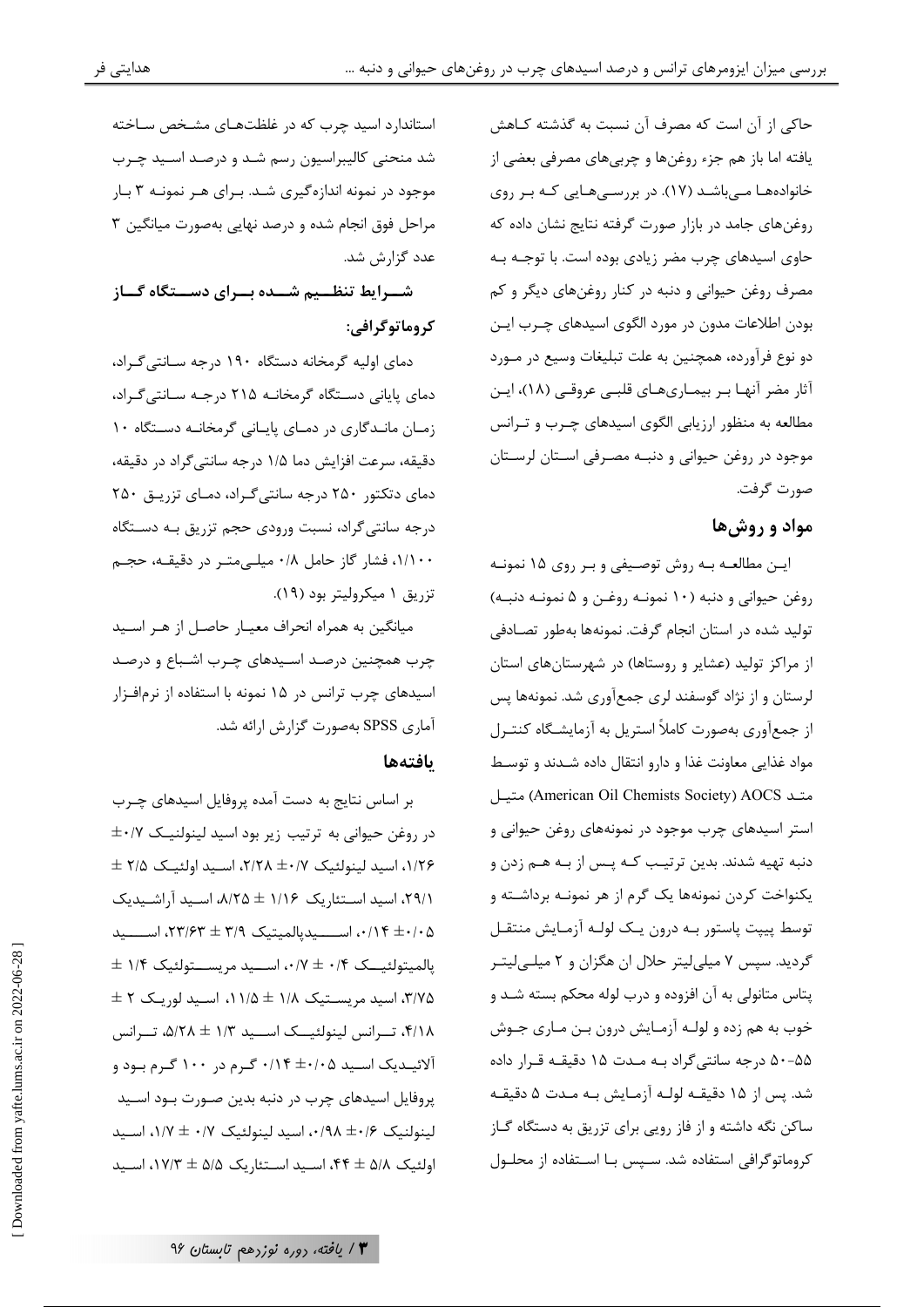آ, اشیدیک ۰ ± ۰/۰، اسیدیالمیتیک ٨/٠± ١٧/٢٨، اسـید پالميتولئيک ١ ± ٢/١، اسيد مريستولئيک ١/١۶+ ١/١٤. اسپ مریستیک ۱± ۴/۵، اسپ لوریک ۱/۰۶± ۱/۰۶، ترانس لينولئيك اسـيد ٠/١٤ ± ٠/١۶، تـرانس آلائيـديك اسید ۰/۰۵ ± ۰/۱۶ گرم در ۱۰۰ گرم بود. نتایج همچنین نشان داد کـه روغــنهـای حیــوانی دارای ۴۷/۶ ± ۴۷/۶ مجموع درصد اسیدهای چرب اشباع و ۲/۵ ± ۴/۳ مجموع درصد اسیدهای چرب ترانس هستند و نمونـههـای دنبـه حاوی ۶/۴ ± ۴۰/۷ مجموع درصد اسیدهای چرب اشباع و همچنین ۰/۳ ±۰/۱ مجموع درصد اسیدهای چرب ترانس بوده و میزان مجموع اسیدهای چـرب اشـباع و تـرانس در  $f \cdot / 9 = 9/3$  وغن حيواني ٣/٩  $f \pm 1/3$  درصد و در دنبـه ۶/۵  $f \pm 1$ در صد مے باشد.

### بحث و نتيجهگيري

بیماریهای قلبی و عروقی از علل شایع مرگ<code>ومیر و از</code> کار افتادگی است که با ایجاد آترواسکلروز در عروق کرونـر و پیشرفت آن به وجود میآید. هر تغییر شـرایطی کـه بـه نحــوي بتوانــد موجــب كــاهش ســطح كلســترول، تــرى گلیســـیرید و ذرات غنــــی از یـــد پلاســـما شـــود یـــا از اکسیداسیون LDL-C جلوگیری کنـد، مـی توانـد در کنـد کــردن ســـير پيشـــرفت آترواســـکلروز و جلـــوگيرى از بيماريهاي قلبي عروقي نقش داشته باشد. مطالعات نشان می دهد LDL-C غنی از اولئیک اسـید باعـث مقاومـت C-LDL در مقابل اکسیداسیون مےشود (۲۰). روغـنهـای مورد بررسی حاوی میزان بالایی از اسیدهای چرب اشباع بودنـد کـه در مطالعـات قبلـى نيـز کـه توسـط مـارتين و همکاران صورت گرفته بود میزان اسیدهای چـرب اشـباع در حدود ۵۹ درصد برآورد گردیـده اسـت کـه از تحقیـق حاضر که در استان لرستان انجام شده بیشــتر بــود کــه در  $\pm$  ۴/۷ آن میزان اسیدهای چرب اشباع در روغن حیـوانی ۴۷/۶ درصد و در نمونـههـای دنبـه ۶/۴ ± ۴۰/۷ درصـد میباشد (٢١). در تحقیقـاتی کـه در کشـور هنـد صـورت

گرفت به این نتیجه رسـیدند کـه در جمعیـتهـای مرفـه اجتماعی و اقتصادی در شهرهای بزرگ و شهرستان ها مصرف روغنهای حیـوانی در شـیوع بیمـاریهـای قلبـی عروقي نقش دارد (٢٢،٢٣). تعويض اسيدهاي چرب اشباع و ترانس با اسـیدهای چـرب غیراشـباع در کـاهش میـزان LDL کلسـترول سـرم و نيـز ريسـک بيمـاريهـاي قلبـي عروقی بسیار مؤثرتر از کاهش میزان مصرف چربـی اسـت. بهصورت سـنتى توصـيه شـده اسـت كـه بيشـتر از ٣٠٪ دریافت انرژی از طریق مصرف چربی صورت نگیرد، امـا از سال ۲۰۰۰ انجمن قلب آمریکا به سوی حـذف ۳۰٪ گـام برداشته و توصیه نموده است که به منظور کاهش احتمال ابتلای به بیماریهای قلبی عروقی به جای کاهش مصـرف چربے بایـد اسـیدهای چـرب اشـباع و تـرانس بـا انـواع غیراشباع تعویض گردد (۲۴). با توجه به اینکه انجـام ایـن تغییرات منجر به اصلاح اساسی در الگوی لیپوپروتئینهای سرم خواهد شد، در بسیاری از کشـورها بـه ویـژه مصـرف اسیدهای چرب ترانس به میزان قابل توجهی کاهش یافته است. در حال حاضر در اروپای غربی حدود ۰/۵ البی ۲/۱ درصد انرژی روزانه از طریق مصرف اسیدهای چرب ترانس تــأمين مــيشــود (۲۵). در تحقيقــي كــه در ســال ۲۰۰۲ دیویدی و همکاران بر روی اثرات روغنهـا و چربـیهـا بـر روی لیپیدهای سرم داشته به این نتیجه رسیده است ک پس از تجزیه و تحلیل اسیدهای چرب در روغـن حیـوانی حدود ۴۷/۸ درصد از اسـیدهای چـرب از نـوع اسـیدهای چرب اشباع شده بوده است (۲۶). در تحقیق حاضر که در استان لرستان صورت گرفته است میزان اسـیدهای چـرب اشباع موجود در روغن حیـوانی ۴/۷ ± ۴۷/۶ درصـد و در نمونههـاي دنبــه ۶/۴ ± ۴۰/۷ درصـد بــود كــه تقريبــاً بــا تحقيــق فــوق مشــابهت دارد. بــا توجــه بــه ميــزان بــالاي مرگومیر توسط بیمـاریهـای قلبـی عروقـی در هنـد در جمعیتهای شهری و روستایی، سـینگ و همکـاران در کشور هند تحقیقاتی بر روی روغـنهـای حیـوانی، کـره و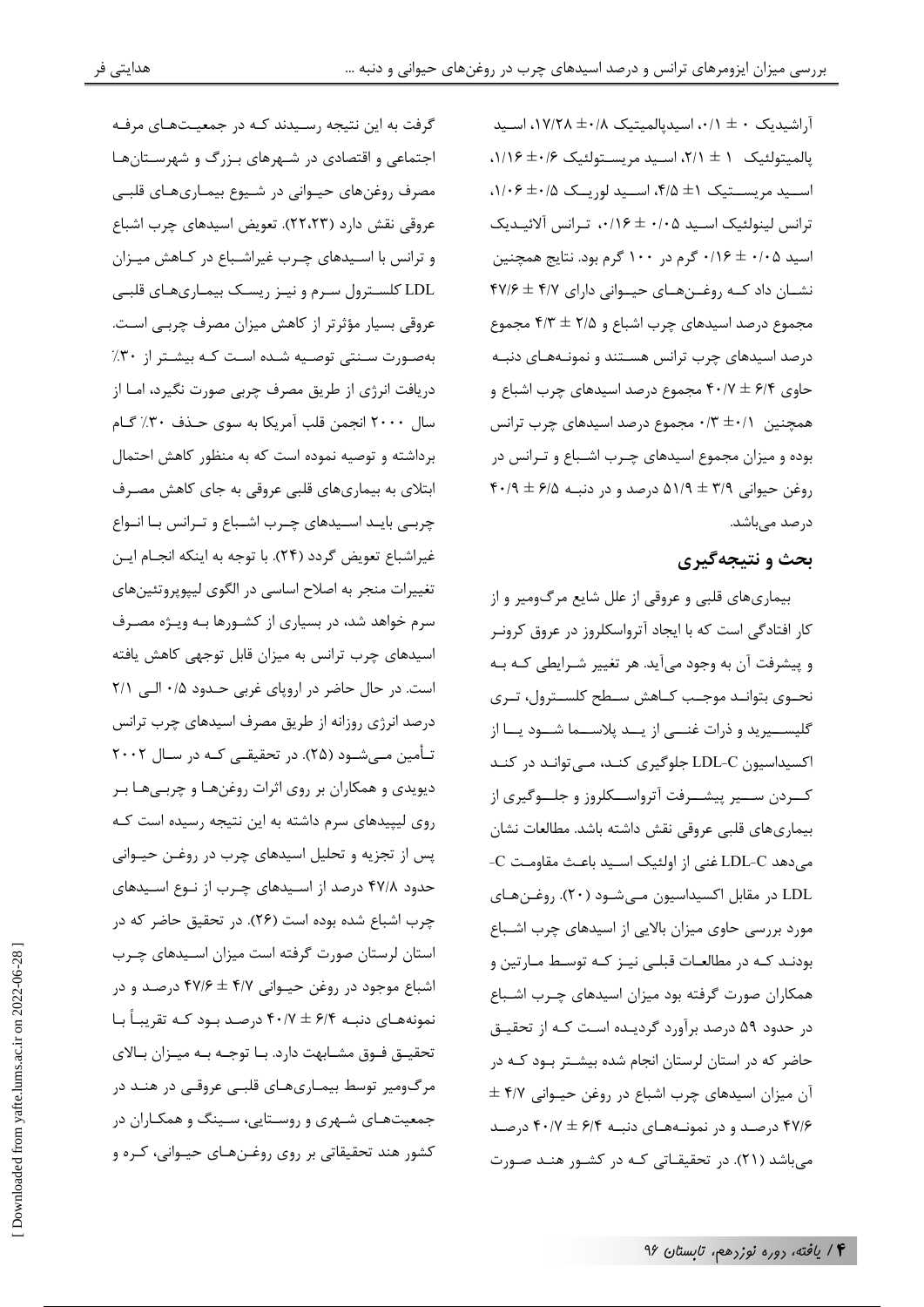دنبه انجام دادند و به این نتیجه رسیدند که شیوع بیماری قلبی عروقی در افرادی که مصرف کننده این نوع روغنها هستند بالاتر است (٢٧). میزان اسیدهای چرب ترانس در روغن حيواني طبق نتايج اعلام شـده توسـط FDA حـدود صفر میباشد (۲۸)؛ اما در ایـن مطالعـه میـزان اسـیدهای چرب ترانس در روغن حیوانی و دنبه به مقدار قابل توجه وجـود دارد، اگـر چـه شـواهدی مبنـی بـر اثـرات مفيـد اسیدهای چرب ترانس به دست آمـده از نشـخوارکنندگان بر سلامتی وجود دارد اما به دلیل اینکه این روغنها دارای مقادیر بالایی هم اسیدهای چرب اشباع هستند از مصرف بیش از حد توصیه شده مے بایست پرهیـز گـردد (١٧). ترويج فرهنـگ مصـرف صـحيح روغـن شـامل جـايگزيني روغنهای مایع مفید به جای روغن حیوانی و دنبه، پرهیـز از مصرف بیش از حــد غذاهای چـرب، آمــوزش اســتفاده

صحيح و كـاربردي از انـواع روغـن و چربـي،هـا و تشـويق توليدكننـدگان صـنايع روغـن بـه توليـد روغـنهـاي بـا فرمولاســيون بهبوديافتــه و خــواص تغذيـــهاى مطلــوب و تشويق مـردم بـه انجـام فعاليـت بـدنى مـنظم و كـافى از وظايف بخش بهداشت است.

## تشکر و قدردانی

بدین وسیله از معاونت تحقیقـات و فنـاوری دانشـگاه علوم پزشکی لرستان به دلیل حمایت مالی طرح فـوق و از جناب آقاي دكتـر ابـراهيم فلاحـى نــاظر محتـرم طـرح و كارشناسان آزمايشگاه كنترل مواد غـذايي معاونـت غـذا و دارو تشکر و قدردانی میگردد.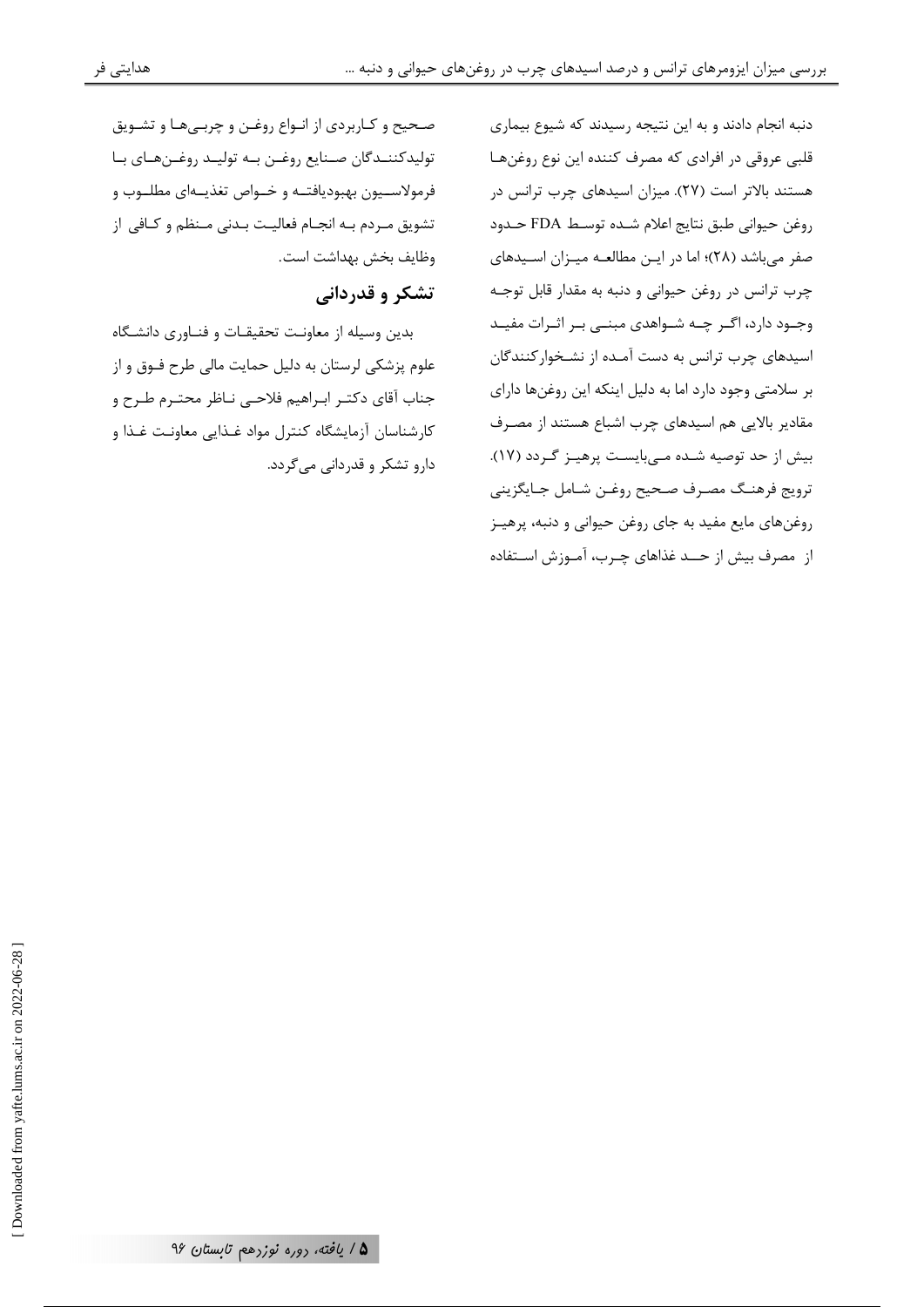#### **References**

- 1. Matthan NR, Welty FK, Barrett PH, Harausz C, Dolnikowski GG, Parks JS, et al. Dietary hydrogenated fat increases highdensity lipoprotein apoA-I catabolism and decreases low density lipoprotein apoB-100 catabolism in hypercholesterolemic women. Arterioscler Thromb Vasc Biol. 2004; 24(6): 1092-1097.
- 2. Lopez-Garcia E, Schulze MB, Meigs JB, Manson JE, Rifai N, Stampfer MJ, et al. Consumption of trans fatty acids is related to plasma biomarkers of inflammation and endothelial dysfunction. J Nutr. 2005; 135(3): 562-566.
- 3. Moens AL, Goovaerts I, Claeys MJ, Vrints CJ. Flow-mediated vasodilation: a diagnostic instrument, or an experimental tool? Chest. 2005; 127(6): 2254-2263.
- 4. Slattery ML, Benson J, Ma KN, Schaffer D, Potter JD. Trans-fatty acids and colon cancer. Nutr Cancer. 2001; 39(2): 170-175.
- 5. Mozaffarian D, Katan MB, Ascherio A, Stampfer MJ, Willett WC. Trans fatty acids and cardiovascular disease. N Engl J Med. 2006; 354(15): 1601-1613.
- 6. Micha R, King IB, Lemaitre RN, Rimm EB, Sacks F, Song X, et al. Food sources of individual plasma phospholipid trans fatty acid isomers: the Cardiovascular Health Study. Am J Clin Nutr. 2010; 91: 883-893.
- 7. De La Torre A, Gruffat D, Durand D, Micol D, Peyron A, Scislowski V, et al. Factors influencing proportion and composition of CLA in beef. Meat Sci. 2006; 73(2): 258- 268.
- 8. Giugliano D, Ceriello A, Esposito K. The effects of diet on inflammation: emphasis on the metabolic syndrome. J Am Coll Cardiol. 2006; 48(4): 677-685.
- 9. Fernandez ML, West KL. Mechanisms by which dietary fatty acids modulate plasma lipids. J Nutr. 2005; 135(9): 2075-2078.
- 10. Mozaffarian D, Aro A, Willett WC. Health effects of trans-fatty acids: experimental and observational evidence. Eur J Clin Nutr. 2009; 63: 5-21.
- 11. Food and Drug Administration, HHS. Food labeling: trans fatty acids in nutrition labeling, nutrient content claims, and health claims. Final rule. Fed Regist. 2003; 68(133): 41433-41506.
- 12. Mozaffarian D, Clarke R. Quantitative effects on cardiovascular risk factors and coronary heart disease risk of replacing partially hydrogenated vegetable oils with other fats and oils. Eur J Clin Nutr. 2009; 63: 22-33.
- 13. Oomen CM, Ocke MC, Feskens EJ, van Erp-Baart MA, Kok FJ, Kromhout D. Association between trans fatty acid intake and 10-year risk of coronary heart disease in the Zutphen Elderly Study: a prospective population-based study. Lancet. 2001; 357(9258): 746-751.
- 14. Hu FB, Manson JE, Willett WC. Types of dietary fat and risk of coronary heart disease: a critical review. J Am Coll Nutr. 2001; 20(1): 5-19.
- 15. Ghafoorunissa G. Role of trans fatty acids in health and challenges to their reduction in Indian foods. Asia Pac J Clin Nutr. 2008; 17: 212-215.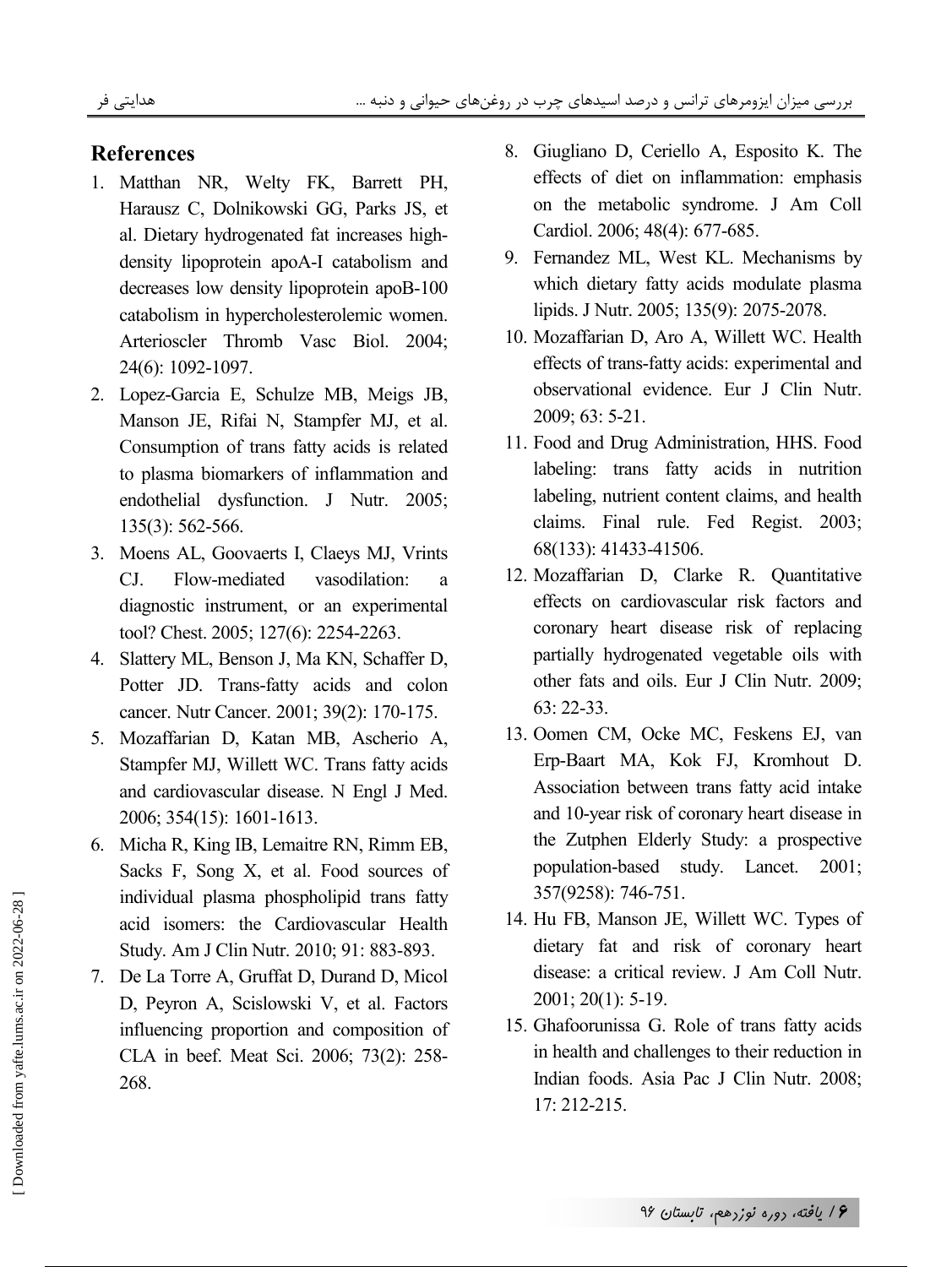- 16. Mensink RP, Zock PL, Kester AD, Katan MB. Effects of dietary fatty acids and carbohydrates on the ratio of serum total to HDL cholesterol and on serum lipids and apolipoproteins: a meta-analysis of 60 controlled trials. Am J Clin Nutr. 2003; 77(5): 1146-1155.
- 17. Rawashdeh AYA. Influences of olive oil and ghee (samen balady) on serum cholesterol of Jordanians. Paki J Nutr. 2002; 1(6): 270-275.
- 18. Gebauer SK, Psota TL, Kris-Etherton PM. The diversity of health effects of individual trans fatty acid isomers. Lipids. 2007; 42(9): 787-799.
- 19. Preparation of Methyl Esters of fatty acids, AOAC Official Method Ce2-6. 5th ed. Reapproved 1997.
- 20. Kromhout D, Menotti A, Kesteloot H, Sans S. Prevention of coronary heart disease by diet and lifestyle: evidence from prospective cross-cultural, cohort, and intervention studies. Circulation. 2002; 105(7): 893-898.
- 21. Martin CA, Milinsk MC, Visentainer JV, Matsushita M, de-Souza NE. Trans fatty acid forming processes in foods: a review. An Acad Bras Cienc. 2007; 79(2): 343-350.
- 22. Raheja BS. Dietary fats and habits and susceptibility of Asian Indians to NIDDM and atherosclerotic heart disease. J Diabet Assoc India. 1991; 31: 21-28.
- 23. Djurhuus M, Henriksen J, Klitgaard N, Beck-Nielsen H, Raheja B, Mckeigue P, et al. Obesity and coronary risk factors among South Asians. The Lancet. 1991; 337(8747): 971-972.
- 24. Hu FB, Manson JE, Willett WC. Types of dietary fat and risk of coronary heart disease: a critical review. J Am Coll Nutr. 2001; 20(1): 5-19.
- 25. Dashti N, Feng Q, Freeman MR, Gandhi M, Franklin FA. Trans polyunsaturated fatty acids have more adverse effects than saturated fatty acids on the concentration and composition of lipoproteins secreted by human hepatoma HepG2 cells. J Nutr. 2002; 132(9): 2651-2659.
- 26. Dwivedi C, Crosser AE, Mistry VV, Sharma HM. Effects of dietary ghee (clarified butter) on serum lipids in rats. J Appl Nutr. 2002; 52: 65-68.
- 27. Singh RB, Niaz MA, Ghosh S, Beegom R, Rastogi V, Sharma JP, et al. Association of trans fatty acids (vegetable ghee) and clarified butter (Indian ghee) intake with higher risk of coronary artery disease in rural and urban populations with low fat consumption. Int J Cardiol. 1996; 56: 289- 298.
- 28. AOCS Official Method Ce. Preparations of methyl esters of fatty acids. 1997; 2-66.